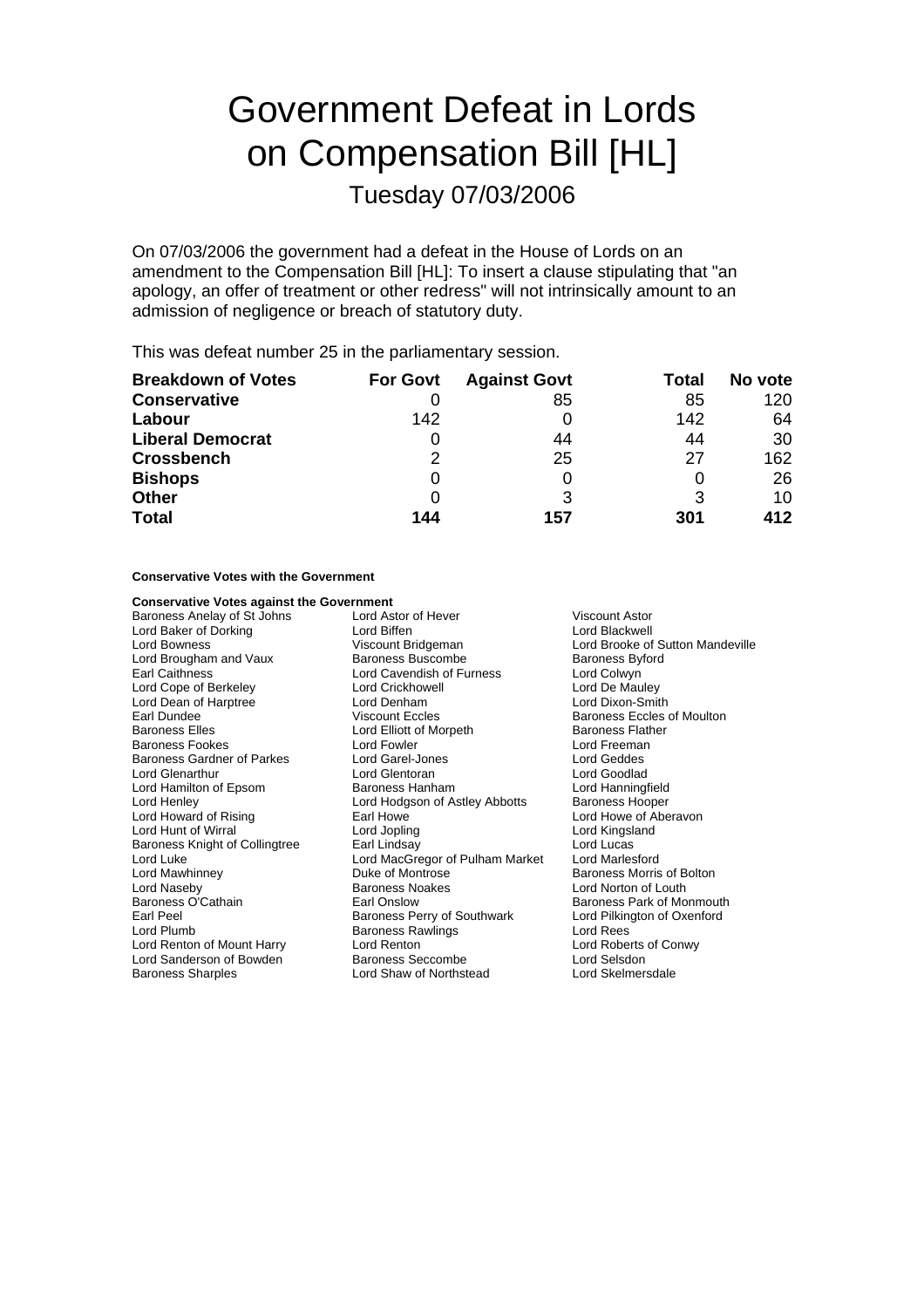Lord Windlesham

Lord Waddington

Lord Stewartby **Lord Strathclyde Baroness Trumpington**<br>
Lord Vinson **Cord Waddington** Baroness Wilcox

## **Labour Votes with the Government**

Lord Anderson of Swansea **Baroness Andrews** Lord Archer of Sandwell<br>Baroness Ashton of Upholland Lord Barnett **Lord Archer Cord Bassam of Brighton** Baroness Ashton of Upholland Lord Barnett<br>Lord Berkeley Lord Bhattacharyya Lord Berkeley **Lord Bhattacharyya** Baroness Billingham<br>
Lord Bilston Lord Borrie Lord Borrie Lord Brooke of Alver Lord Bilston Lord Borrie Lord Brooke of Alverthorpe Lord Brookman Lord Burlison Lord Campbell-Savours Lord Carter Lord Carter of Coles<br>
Lord Christopher Chandos Lord Clark of Windermere Lord Christopher **Lord Clark of Windermere** Lord Clarke of Hampstead<br>
Lord Clinton-Davis **Colomet Clare Container Colomet Clarke of Cast** Castle Vale Lord Clinton-Davis **Baroness Cohen of Pimlico** Lord Corbett of Corbett of Caroness Crawley Lord Cunningham of Felling Baroness David Lord Davies of Oldham Lord Davies of Coity Lord Dixon<br>
Lord Dravson Lord Dubs Lord Dubs Lord Elder Lord Drayson **Lord Dubs**<br>
Lord Evans of Temple Guiting **Lord Evans of Parkside** Lord Evans of Duble Lord Falconer of Thoroton Lord Evans of Temple Guiting Lord Evans<br>Baroness Farrington of Ribbleton Lord Filkin Baroness Farrington of Ribbleton Lord Filkin Lord Foulkes of Cumnock<br>
Lord Fyfe of Fairfield Baroness Gale Baroness Gale Baroness Gibson of Marke Lord Fyfe of Fairfield **Baroness Gale Executes Cale Access** Gibson of Market Rasen<br>Baroness Golding **Baroness Colding Colding Colding Colding** Lord Gordon of Strathblane Baroness Golding Lord Goldsmith Lord Gordon of Strathblane Lord Grocott Lord Harris of Haringey Lord Harrison Lord Hart of Chilton Lord Haskel<br>
Baroness Havman Lord Baroness Henig Lord Hogg of Cumbernauld Baroness Howells of St Davids Lord Howie of Troon<br>Lord Hughes of Woodside Lord Hord Hunt of Kings Heath Lord Irvine of Lairg Lord Hughes of Woodside Lord Hunt c<br>
Lord Janner of Braunstone Lord Jones Lord Kinnock **Lord Kirkhill** Lord Circle 2014 Lord Layard Lord Lea of Crondall Lord Lipsey Cord Lipsey Lord Lofthouse of Pontefract<br>
Lord Mackenzie of Framwellgate Lord Mackenzie of Lord Mackenzie of Culkein Lord Macdonald of Tradeston Lord Mackenzie of Framwellgate<br>Baroness Mallalieu Culce Lord Mason of Barnsley Lord Maxton **Baroness McDonagh** Baroness McDonagh Baroness McIntosh of Hudnall<br>
Lord McKenzie of Luton **Baroness McDonagh** Baroness McDonie Lord McKenzie of Luton **Lord Mitchell** Lord Mitchell Lord Moonie<br>Baroness Morgan of Huvton Baroness Morgan of Drefelin Lord Morris of Aberavon Baroness Morris of Yardley Lord O'Neill of Clackmannan Lord Parekh Lord Patel of Blackburn Lord Plant of Highfield **Baroness Prosser** Baroness Prosser Lord Prys-Davies<br>
Lord Radice **Baroness Ramsay of Cartvale** Lord Randall of St Budeaux Lord Radice The Baroness Ramsay of Cartvale Lord Randall<br>
Lord Rea Corp Cartograph Corp Baroness Rendell of Babergh Lord Richard Lord Rea Baroness Rendell of Babergh Lord Richard<br>Lord Rosser Lord Rosser Baroness Rovall of Blaisdon Lord Sainsbury of Turville Lord Sewel Lord Sheldon Viscount Simon Lord Smith of Leigh **Lord Stape Lord Solet Cord Solet Cord Solet Cord Solet Cord Solet Cord Solet Cord Solet Cord Solet Cord Solet Cord Solet Cord Solet Cord Solet Cord Solet Cord Solet Cord Solet Cord Solet Cord Solet Cor** Lord Taylor of Blackburn Lord Temple-Morris Lord Temple-Morris International Lord Triesman Lord Tomlinson Lord Triesman Lord Truscott Baroness Warwick of Undercliffe Baroness Whitaker **Baroness Whitty Construent Construent** Lord Whitty Baroness Wilkins Lord Young of Norwood Green

Lord Acton **Confluence Communist Confluence** Baroness Adams of Craigielea **Lord Adonis**<br>
Lord Ahmed **Confluence Lord Alli** Cord Alli Lord Alli **Lord Alli Baroness Amos**<br>
Baroness Andrews **Baroness Amos**<br>
Lord Archer of Sandwell Lord Cunningham of Felling Lord Gould of Brookwood Lord Graham<br>Lord Harris of Haringey Lord Harrison Baroness Henig<br>
Baroness Hollis of Heigham
Baroness Hollis of Heigham
Lord Howarth of Newport Lord Jones Lord King of West Bromwich<br>Lord Kirkhill Lord Layard Baroness Morgan of Drefelin Lord Morris of Aberavon Baroness Nicol<br>
Lord Morris of Manchester Baroness Nicol Lord Pendry<br>
Baroness Prosser<br>
Lord Prys-Davies Baroness Royall of Blaisdon Baroness Turner of Camden<br>Baroness Whitaker Lord Williams of Elvel Lord Woolmer of Leeds

Baroness Massey of Darwen Lord Strabolgi **Baroness** Symons of Vernham Dean<br>Lord Temple-Morris **Baroness Thornton** 

**Labour Votes against the Government**